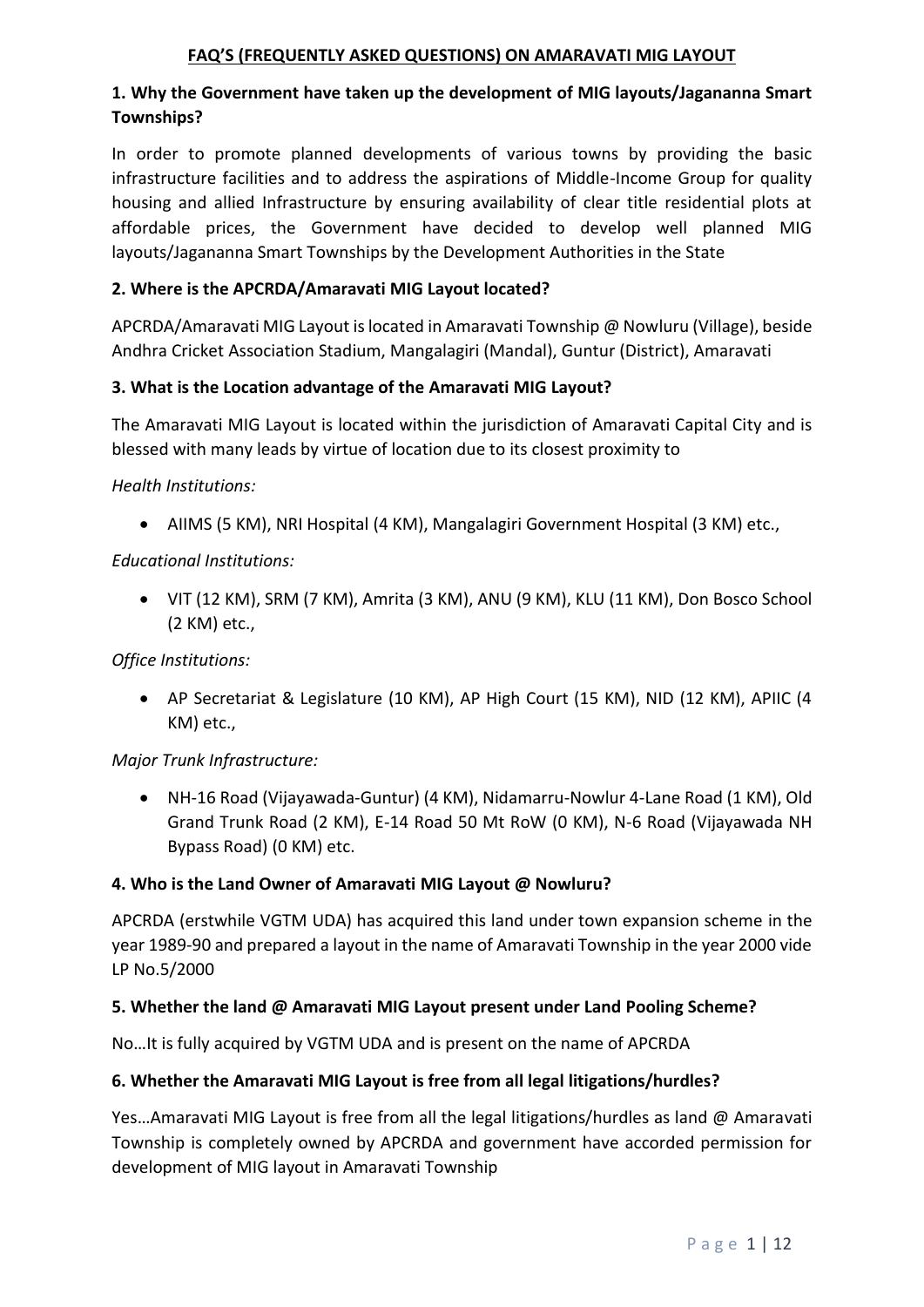### **7. What is the total plotting area of Amaravati MIG Layout site?**

- Total Area of Land acquired by APCRDA (erstwhile VGTM UDA) under township expansion scheme: Ac.390.38 cents
- Total Area of land present under Amaravati Township Layout vide LP No.5/2000: Ac.285.17 cents
- Total Plotting Area under this MIG Layout @ Amaravati: Ac.81.46 Cents

## **8. What are the various categories of plots present @ Amaravati MIG Layout?**

Total Number of Plots: **528 no's**

- 200 Sq.Yards (36'\*50'): **239 no's**
- 240 Sq.Yards (36'\*60'): **289 no's**

## **9. What is the price of plot @ Amaravati MIG Layout?**

Rs.17,499/- per sq.yard (registration charges extra)

## **10. What is the total approximate price of plots (category wise) @ Amaravati MIG Layout?**

| S.No. | Category | Area (Sq.Yards) | <b>Dimensions</b> | Approximate Plot Cost @<br>Rs.17,499 per sq.yard |           |
|-------|----------|-----------------|-------------------|--------------------------------------------------|-----------|
|       | MIG-II   | 200             | $36'$ *50'        |                                                  | 34,99,800 |
|       | MIG-III  | 240             | $36'$ *60'        |                                                  | 41,99,760 |

## **11. Whether there are any hidden charges on the price of plots @ Amaravati MIG Layout?**

No…except the registration charges that are to borne by the allottee, there are no other hidden charges on the price of plots @ Amaravati MIG Layout

### **12. Whether the price Rs.17,499 per sq.yard @ Amaravati MIG Layout justifiable?**

Yes…given the location advantage and prospectus of the Amaravati MIG layout site, the price of Rs.17,499 per sq.yard is fully reasonable. APCRDA is developing this layout for MIG's on NO-PROFIT basis. Only land cost + development cost were taken into consideration while fixing the price of the plot

### **13. Whether the applicant can pay the 10% booking amount just before the lottery date?**

It is recommended that the applicant pays 10% booking amount well in advance so as to avoid last minute rush-up's, ad-hoc/intermittent issues with bank/balance etc. as only paid applications will be processed for lottery

# **14. Whether GST charges are applicable on the pricing of plots @ Amaravati MIG Layout?**

No, GST charges are not applicable to applicants booking open plots

### **15. Whether Amaravati MIG Layout is approved by DTCP?**

Yes, vide Layout Plan: 03/2022/MIG/G

### **16. Whether Amaravati MIG Layout is registered with RERA?**

Yes, vide RERA Registration Number: P07120239995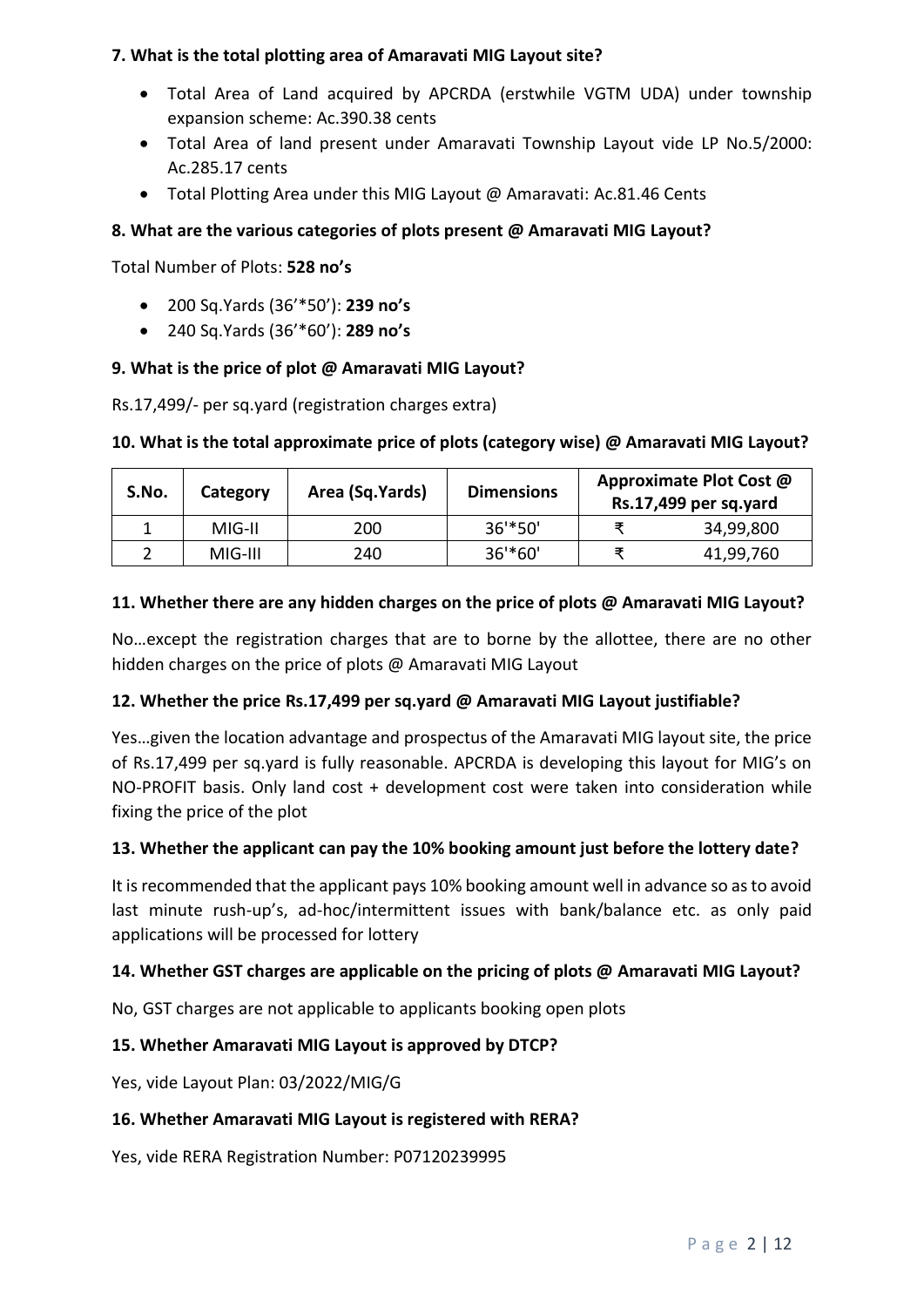# **17. What is the benefit of registering the project with RERA?**

The Real Estate (Regulation & Development) Act, 2016 is considered as one of the landmark legislations passed by the Government of India. Its objective is to reform the real estate sector in India, encouraging greater transparency, citizen centricity, accountability and financial discipline. Some of the advantages of RERA registered layout is shown below:

- Ensuring Transparency & Efficiency in real estate sector in regards to sale of plot, apartment, building or real estate project.
- Protection of the interest of consumers in real estate sector
- Establishment of adjudicating mechanism for speedy dispute redressal
- Establishment of Appellate Tribunal to hear appeals from the decisions, directions or orders of the Real Estate Regulatory Authority
- Developers to post all information on issues such as project plan, layout, government approvals, land title status, sub-contractors to the project, scheduled for completion with the AP Real Estate Regulatory Authority (APRERA) etc.
- Any delay in project completion will make the developer liable to pay the same interest as the EMI being paid by the consumer to the bank back to the consumer
- The developer cannot make any changes to the plan that had been sold without the written consent of the buyer

# **18. Why APCRDA MIG Layout is preferred over other private layouts prevailing in the open market?**

- Government Project
- DTCP Approved
- RERA Registered
- Clear Title
- No legal litigations/hurdles
- Affordable price to MIG's
- Location Advantage
- Well planned development with strict adherence to government guidelines
- Fulfilment of all promises w.r.to infrastructure with  $3<sup>rd</sup>$  party quality control
- Built-in corpus fund for maintenance of layout

# **19. What is the eligible criteria for booking plots @ MIG Layout?**

- One Plot per family
- Annual Household Income i.e., Yearly Income of all earning members of the family: Up to Rs.18 Lakhs
- Applicant Age: 18 Years and above
- Applicant shall be a resident of Andhra Pradesh
- Applicant shall possess a valid Aadhaar Card

# **20. What is the payment schedule for purchase of plots @ MIG Layout?**

- 10% along with booking,
- 30% after allotment and within 1 month from the date of concluding agreement,
- 30% within 6 months from the date of concluding agreement,
- Balance 30% within 12 months from the date of concluding agreement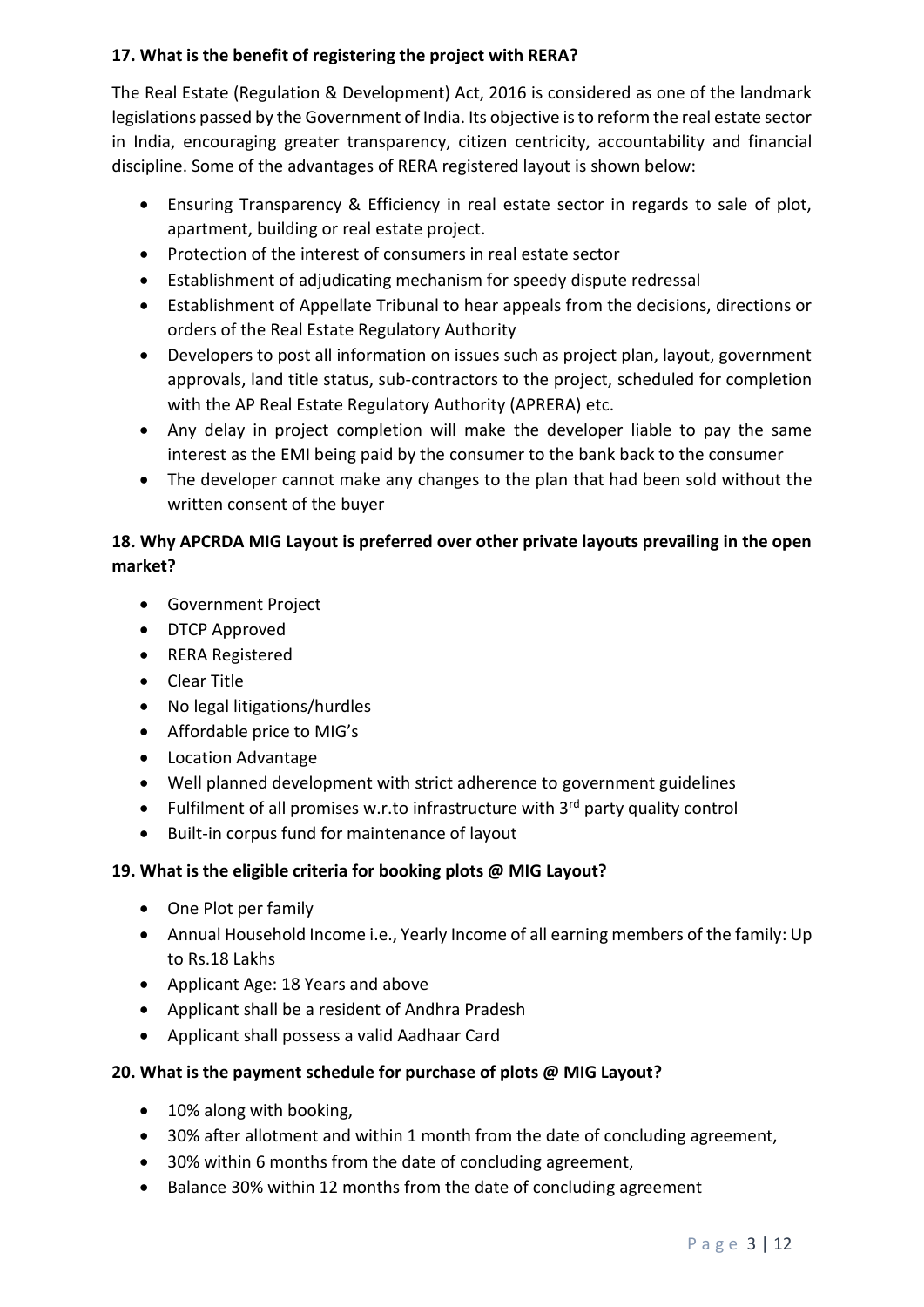### **21. What are the facilities & infrastructure to be provided @ MIG Layout?**

- 60 feet BT Roads for major connectivity & 40 feet CC Road for internal connectivity
- Foot paths
- Open Space for Play and Public Utility
- Water Supply
- Under Ground Drainage
- Storm Water Drainage
- **•** Tree-lined Avenues
- Street Lighting
- **•** Amenities

#### **22. What are the key features of Amaravati MIG Layout?**

- Clear Title on the name of APCRDA
- Well Planned Layout
- Affordable Price
- Built-in Corpus Fund for Maintenance of layout
- DTCP approved
- RERA registered
- Very near to prestigious education, health, office institutions & prime trunk infrastructure

## **23. Whether any rebates/discounts/reservation applicable for booking plots @ MIG Layout?**

- 5% rebate offered for applicants who process 100% payment in single instalment within 1 month of concluding agreement
- 10% reserved for state government employees & 20% discount offered for state government employees falling in that 10% reservation category i.e., public servants whose salaries are drawn out of Consolidated Fund through Government Treasury or Pay and Accounts Office or any other Government source and includes regular State Government employees working on deputation under FR / FS terms
- 5% reserved for pensioners i.e., Government employees defined above who superannuated from service and are drawing pension through treasury / Bank or any other disbursement source authorized by Government

### **24. What are the specifications of infrastructure to be developed @ Amaravati MIG Layout?**

- 80 Feet BT Roads with 0.31 KM length Existing 2 lane road is proposed to be widened to 4 lane road
- 60 Feet BT Roads with 0.34 KM length Subgrade, GSB, WMM & BT layers for 7.50 mts carriage width
- 40 Feet CC Roads with 6.30 KM length Subgrade, GSB, WMM with pavement concrete of 20cm thickness for the carriage width of 7 mtrs
- Kerbs, Footpaths with coloured tiles/paver blocks
- ELSR with Water Supply Storage and Distribution Network using HDPE pipes for the ultimate capacity of the site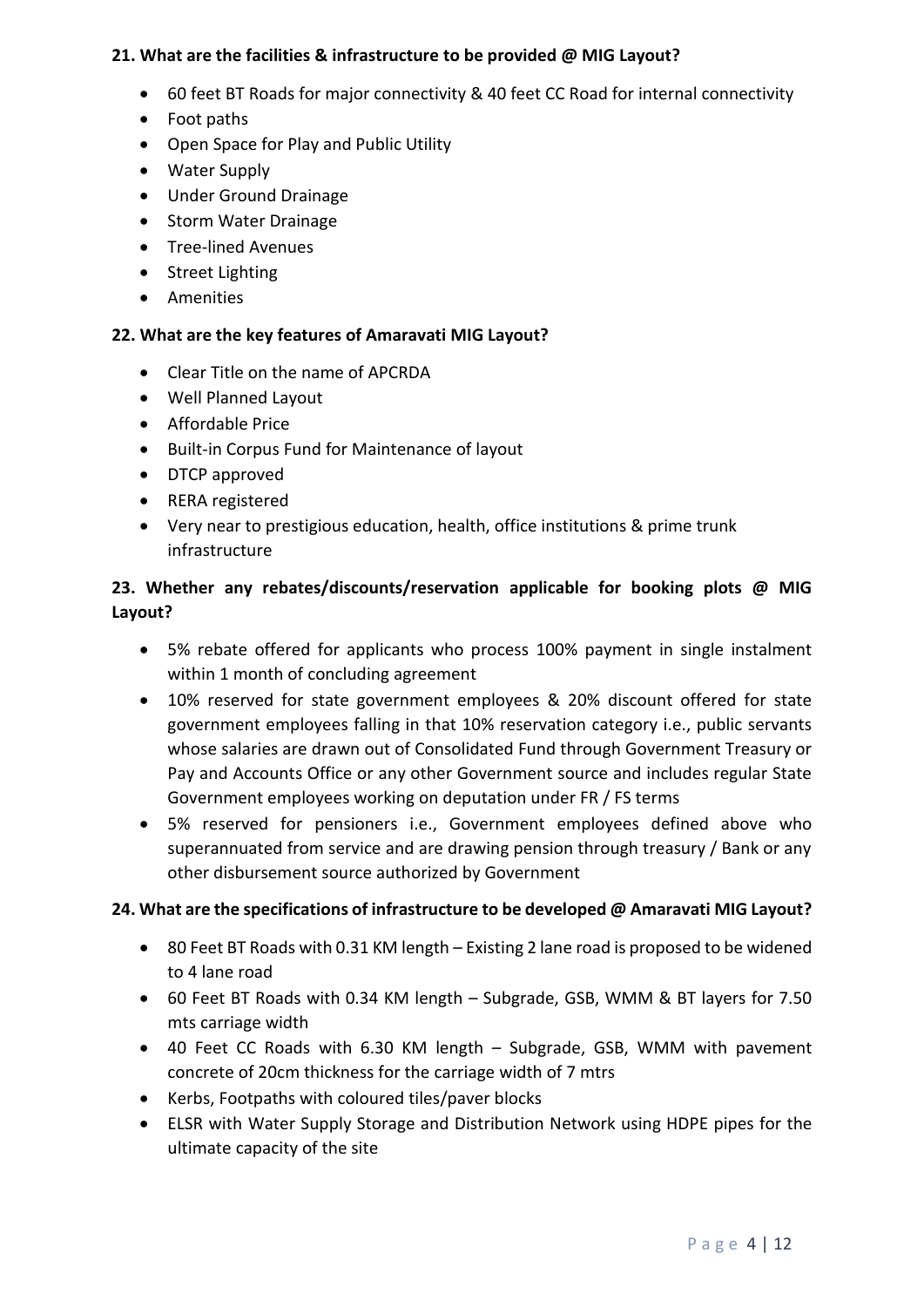- 1 MLD of STP for the ultimate capacity of the site. The treated waste water is proposed for reuse and the redundant water will be disposed-off to the nearest water body using DWC pipes including provision for rider lines and inspection chambers
- Provision for transformers, transmission/feeder lines for electricity supply
- Storm Water Drains with suitable size ranging from 300mm to 900mm to connect from laterals up to disposal drains
- Street Lighting with poles & fixtures
- LS provision is made for Parks, Amenities, Open Spaces & Landscaping in the site area

#### **25. What is the mode of booking plots @ MIG Layouts?**

Online…Through [https://migapdtcp.ap.gov.in](https://migapdtcp.ap.gov.in/) only

#### **26. What is the duration period for booking plots @ MIG Layouts?**

From 11-Jan-2022 till 10-Feb-2022

#### **27. What is the Payment Mode for MIG Layouts?**

Online Payments through [https://migapdtcp.ap.gov.in](https://migapdtcp.ap.gov.in/) website via Net Banking, Debit/Credit Cards

#### **28. Is there any provision for Offline payment?**

Yes, facilitation centre has been provided at APCRDA Head Office, Vijayawada for processing plot booking applications of users who wish to process the cash payment for booking amount

## **29. Whether there is any separate Escrow account maintained for collection of booking/allotment amount from applicants/allottees towards booking/allotment of plots?**

Yes, a separate Escrow account is maintained for each UDA concerned to receive the booking/allotment amounts from applicants/allottees.

### **30. What is a family w.r.to the MIG Layout subject?**

A beneficiary family is a domestic unit of people consisting of husband, wife, unmarried sons, unmarried daughters and dependent parents.

## **31. Whether payment of initial amount of 10% is mandatory while booking the plot @ MIG Layout?**

Yes, the applicant shall pay 10% of the sale price of the plot along with application through RTGS/NEFT in favour of the Development Authority concerned as notified.

### **32. What is the methodology for allotment of plots to the applicant?**

Allotment of Plot to the applicant who meets the required eligibility criteria will be done by drawl of lots i.e., randomized online lottery system.

### **33. What is the procedure for conducting online lottery for allotment?**

- i. Allotment will be done on transparent randomized online lottery basis.
- ii. The Development Authorities (DA) shall conduct enough number of trial lotteries in the presence of applicants / public representatives / journalists who wish to participate.
- iii. Separate lottery shall be done for each MIG category of plots (i.e., MIG I 150 Sq Yards/ MIG - II -200 Sq Yards/ MIG - III-240 Sq Yards) in that particular layout.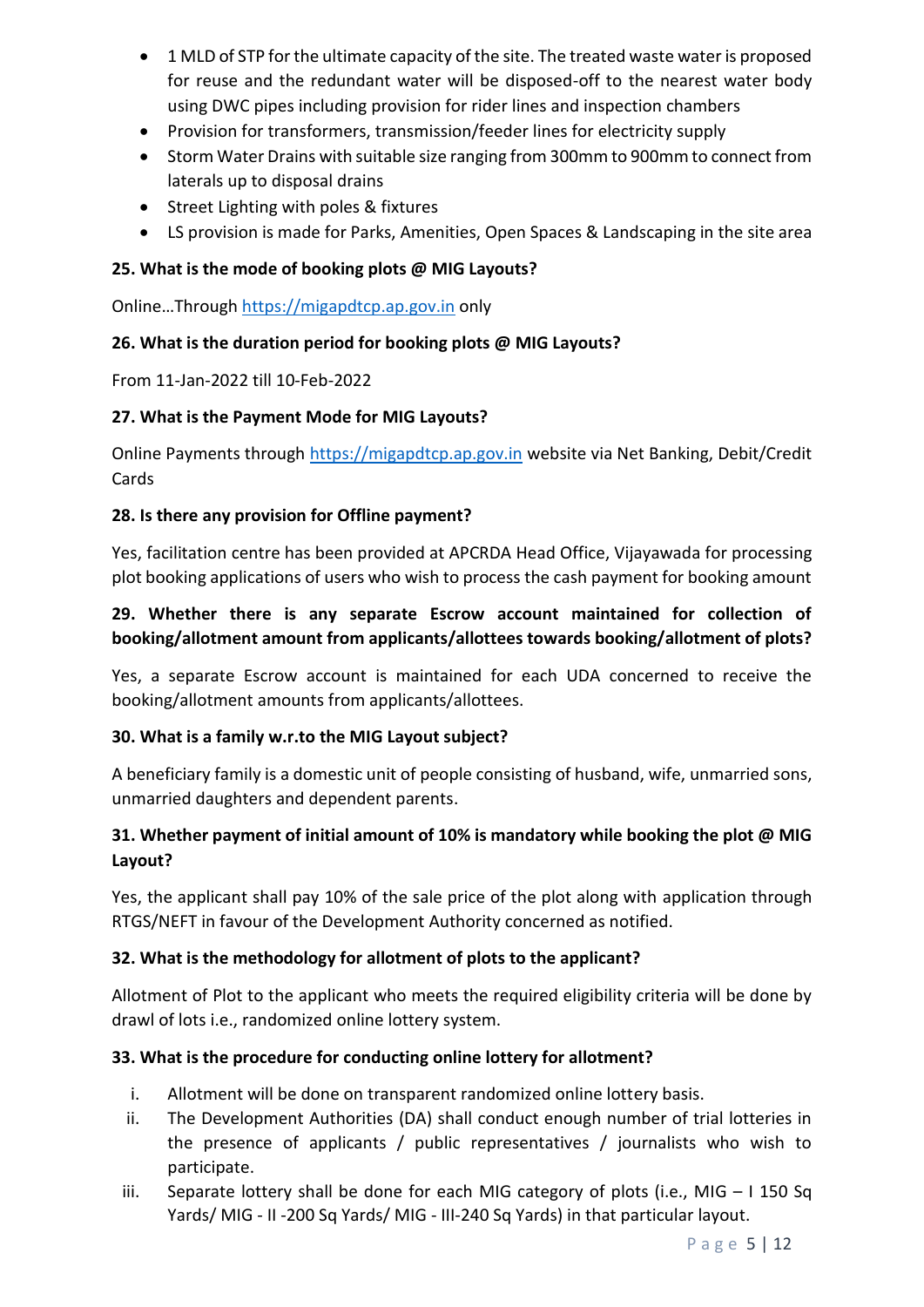- iv. The lottery for the allotment shall commence with the largest sized category of plots i.e., 240 Sq Yards in the said location.
- v. The sequence of conducting online lottery within any particular MIG Category i.e., 150/200/240 Sq Yards shall be as under
	- a. First lottery shall be conducted for 10% of the plots reserved for Government Employees. Those who do not get allotment under this quota will be considered under general category without the benefit of rebate.
	- b. In case sufficient number of applicants under the employee category are not available for the lottery. the left-over plots shall be transferred automatically to the general category pool.
	- c. Second lottery to be conducted for 5% of the plots reserved for retired Government employees without rebate. Those who do not get allotment under this quota will be considered under general category
	- d. Third Lottery shall be conducted for General category applicants for remaining 85% plus left-over plots if any from the Employee Category and retired employee category **Plots**

# **34. What is the order of priority for conducting the online lottery?**

- i. Lottery shall be conducted to allot plots to the applicants who belong to the same constituency in which layout is proposed:
- ii. In case sufficient number of applicants belonging to the constituency where the layout is proposed are not available, in such case the second round of lottery shall be conducted for left-over plots considering the applicants belonging to the same District where the layout is proposed
- iii. In case sufficient number of applicants belonging to the same District Where the layout is proposed are not available, in such case the third round of lottery shall be conducted for left-over plots considering the applicants belonging to the State.

# **35. What is the priority of allotment for the applicants who applied under "General", "State Government Employee", "Pensioners" category?**

### *General Category:*

Priority in allotment shall be given in the following order of the applicants belonging to

- the same constituency in which the layout is proposed
- the same District
- the State

### *State Government Employee Category:*

Allotment shall be done only in the Constituency as a Unit if he / she wishes to avail the benefit of 10% quota and 20% rebate.

They are entitled to apply under general category anywhere in the State without the benefit of quota and rebate.

### *Pensioners Category:*

Allotment shall be done only in the Constituency as a Unit if he / she wishes to avail the benefit of 5% quota without the benefit of any rebate.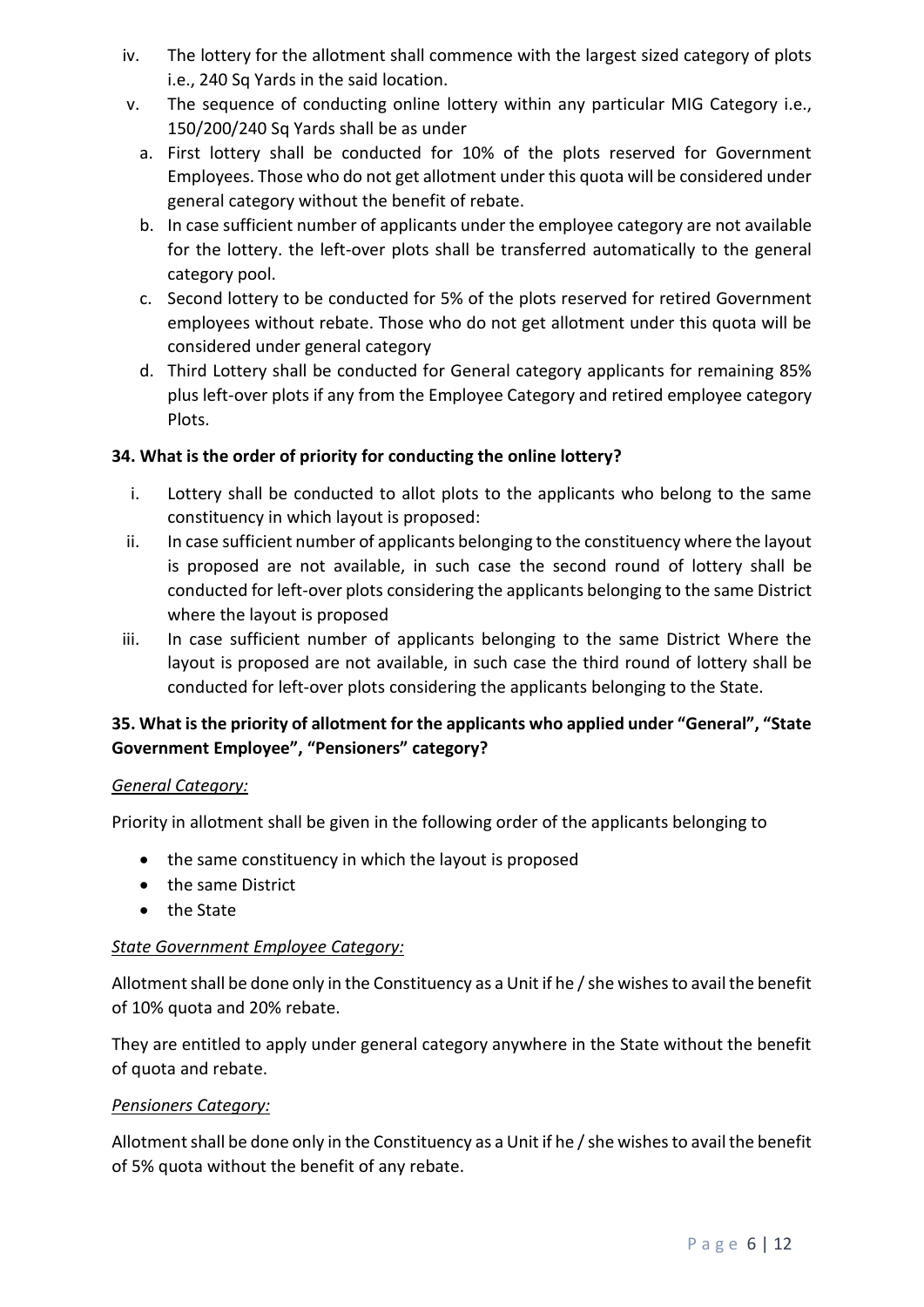They are entitled to apply under general category anywhere in the State without the benefit of quota / rebate.

### **36. What is the post allotment procedure after conducting the online lottery?**

- i. Once the allotment is done. the respective Allottee shall be intimated about the allotment by the Authority along with the copy of Agreement for Sale to be executed and payment schedule. This information shall also be made available on the website within the login of the Applicant.
- ii. The Allottee shall sign the Agreement for Sale and submit to the Authority for its execution within one month from the date of allotment.
- iii. In case of non-execution of the Agreement within one month from the date of allotment, the allotment is liable to be cancelled and initial payment shall be forfeited.
- iv. For applicants where " have not been allotted in the lottery, their 10% initial payment shall be returned within one month after the date of lottery without interest.

## **37. Will there be any waiting lists for applicants who are not allotted with plots in lottery?**

- a. In cases where the applications are more than the number of plots available, Category wise Wait List of 15% of total applications in that category shall be selected simultaneously through the online lottery system;
- b. Any further vacancies arising in due course of time in the same category shall be allotted strictly as per the waitlist seriatum;
- c. If an applicant who is selected in the Waiting List prefers to opt out of the waiting list can seek refund of his initial amount without interest by the UDA concerned by foregoing his claim for allotment.

### **38. Will the date of lottery be announced to applicants?**

Yes, the date of lottery will be announced to applicants in advance

# **39. Will the Government conduct lottery if the no. of plots booked are less than total no. of plots?**

Yes

### **40. Where can the user view the real time booking status of plots?**

Through [https://migapdtcp.ap.gov.in,](https://migapdtcp.ap.gov.in/)<https://migapdtcp.ap.gov.in/cmdashboard.aspx>

### **41. When shall the applicant conclude agreement with UDA after allotment of plot?**

Upon allotment of plot, the applicant shall conclude agreement with the Development Authority concerned within one month from date of receipt of allotment letter

### **42. What if the applicant doesn't conclude agreement within time after allotment of plot?**

If the applicant who has been allotted with a plot does not conclude the agreement within the stipulated time, the initial deposit shall be forfeited and allotment made will be cancelled for re-allotment to other eligible applicants

### **43. What if the applicant won't get a plot in the lottery?**

The initial payment of 10% in case of those who were not allotted with a plot in the lottery shall be refunded within one month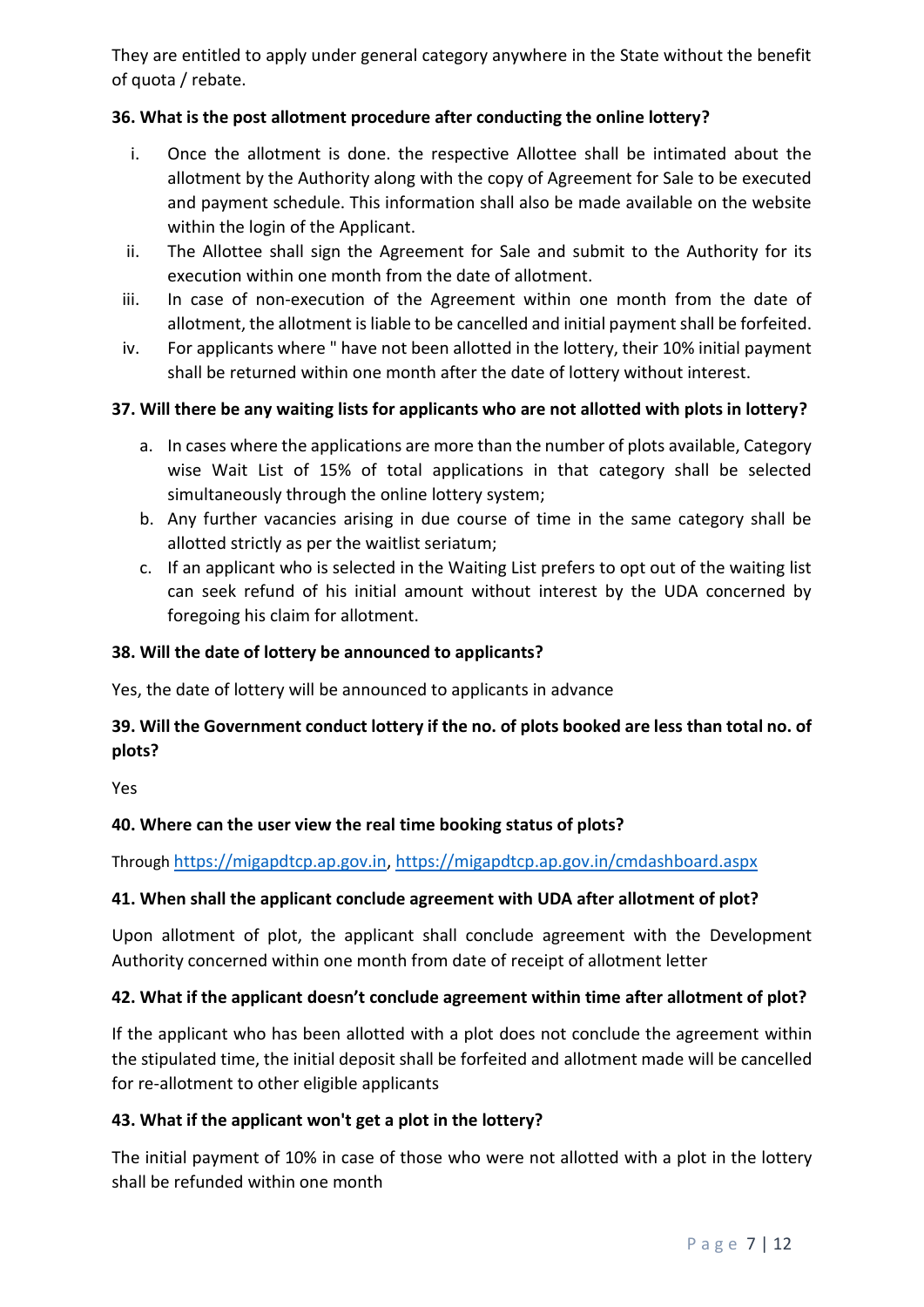# **44. Will the applicant get the interest for the refund amount eligible (plot booked but not allocated, plot allocated but not concluded the agreement, plot allocated but not paid the instalment amount etc.)?**

No…all the refund(s) to applicants/allottees will be without interest only

### **45. What if the applicant won't pay the pending amount of the next stage?**

Simple Interest of 0.5% per month for the pending amount will be collected for late payment for each stage

#### **46. What is the process for refund of amount paid for default cases?**

Cases defaulting beyond a period of three months for each stage shall be reviewed by the Urban Development Authority and where allotments are to be cancelled, 10% of the amount paid till date in addition to the initial deposit of 10% will be forfeited and balance amount shall be returned

#### **47. What does the ordinary resident of Andhra Pradesh mean?**

Any person who stayed AP for  $>=$  6 months shall be considered as ordinary resident of AP

#### **48. Is Aadhaar card mandatory for booking a plot?**

Yes

#### **49. Is PAN card mandatory for booking a plot?**

No

### **50. What documents are to be filed in support of "Income" eligibility criteria?**

Applicant shall furnish "Income certificate" issued by the competent authority in proof of their Annual Household income obtained from:

- i. The Employer / Drawing Officer in case of salaried income;
- ii. The Tahsildar in case of agricultural income;
- iii. The Municipal Commissioner in case of rental income; and
- iv. Form-16 in case of income from business.

### **51. What documents are to be filed in support of "Age" eligibility criteria?**

The age of the applicant shall be above 18 years. Self-attested copy of one of the following documents shall be submitted in support of the age proof.

- i. Birth Certificate
- ii. SSLC/SSC Certificate / Equivalent
- iii. Aadhaar card with date of birth
- iv. Passport
- v. Medical Certificate
- vi. Driving License
- vii. Electors Photo Identity Card (EPIC)
- viii. Central Government Health Scheme Card or Ex-Serviceman Contributory Health Scheme Photo Card
- ix. Photo Identity Card Issued by the Central Government / State Government / State Public Sector Under taking.
- x. Pension Payment Order (PPO)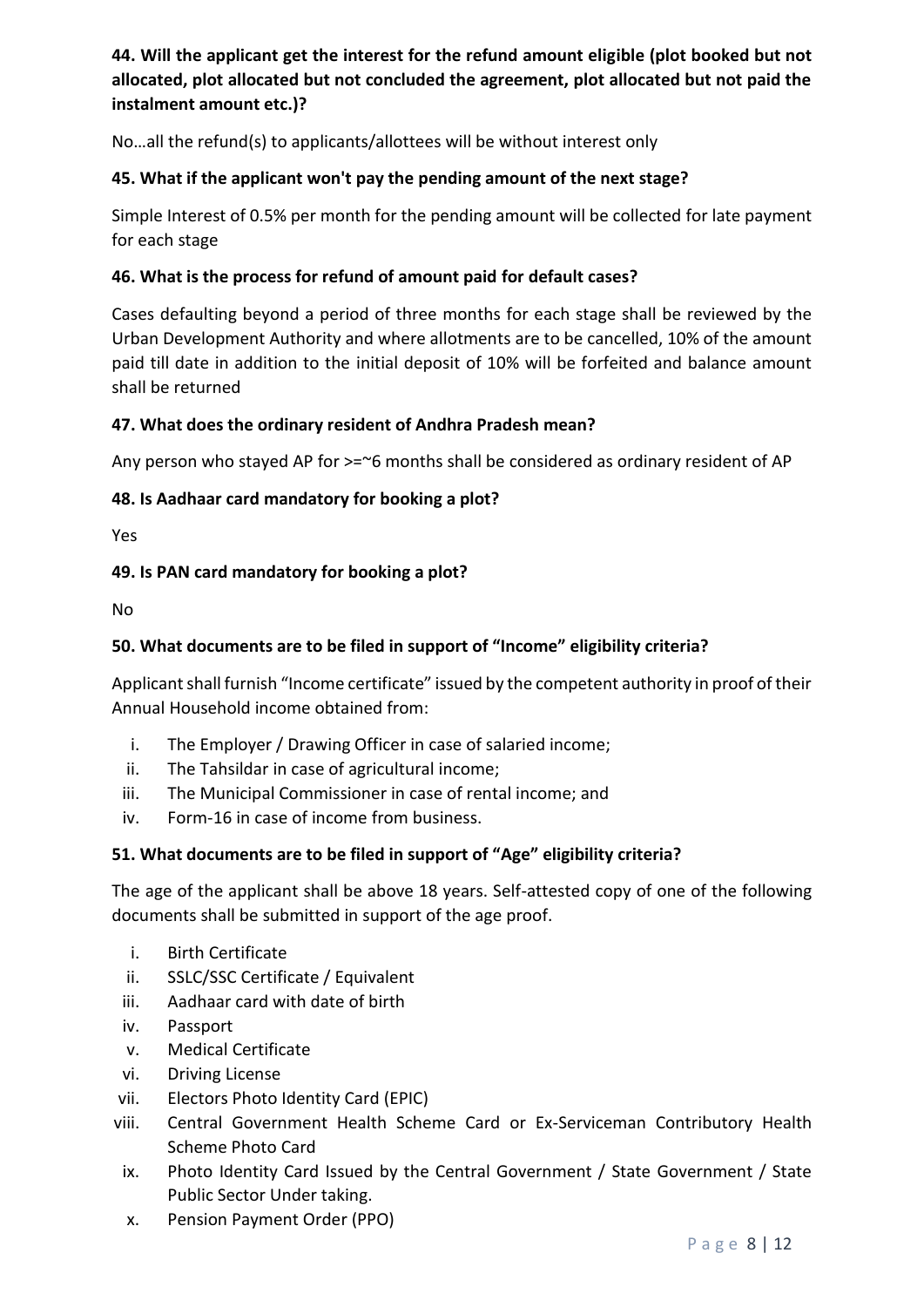- xi. Marriage Certificate issued by the Registrar of Marriages
- xii. Affidavit sworn before a Magistrate stating the date of birth

## **52. What documents are to be filed in support of "Residence" eligibility criteria?**

Self-attested copy of one of the following documents shall be submitted in support of residence / domicile claim:

- i. Aadhaar Card containing details of permanent address
- ii. Residence certificate obtained from the Revenue Authorities
- iii. Residence certificate issued by the Employer / Drawing Officer
- iv. Voter Card containing the full present / permanent address

# **53. What documents are to be filed in support of "Government Employment" eligibility criteria?**

State Government Employees who wish to avail the benefit of 10% reservation in the plots and 20% rebate shall apply to those layouts only which are under development in their respective assembly constituency where they have permanent residence supported by:

- i. Certificate of State Government employment from their Employer / Drawing Officer;
- ii. Self-attested Permanent Residence Certificate supported by an entry in their Service Register as their Home Town or a Certificate issued by Revenue Authorities.

## **54. When will the registration of plot happen in favour of allottee?**

Upon receipt of entire sale price of plot, the plot shall be registered in favour of the concerned allottee immediately by the Development Authority concerned

### **55. Whether there will be any preferential registration for the allottees?**

In case of allottee who have paid the entire sale price within one month to avail the 5% rebate facility, the registration of the plot shall be done preferentially.

### **56. Who has to bear the registration charges?**

The registration costs shall be borne by the allottee only

### **57. Whether the allottee can sell his/her plot?**

Yes…the allottee can sell and register the plot to any third party after registration only

### **58. Will the building permission be provided by default along with plot registration?**

No…applicant has to apply for development permission for construction of any structure as per the building rules in vogue

### **59. Who are eligible for 10% reservation & 20% discount?**

Only AP State Government Employees in service are eligible to get 10% reservation & 20% discount on the plot price

# **60. Will the 20% discount be applicable for all state government employees for whom the plot is allocated?**

No…20% discount will be applicable for state government employees who fall under the 10% reservation category only and this 10% reservation will be purely based on random allocation through online lottery…Rest of them have to pay the total amount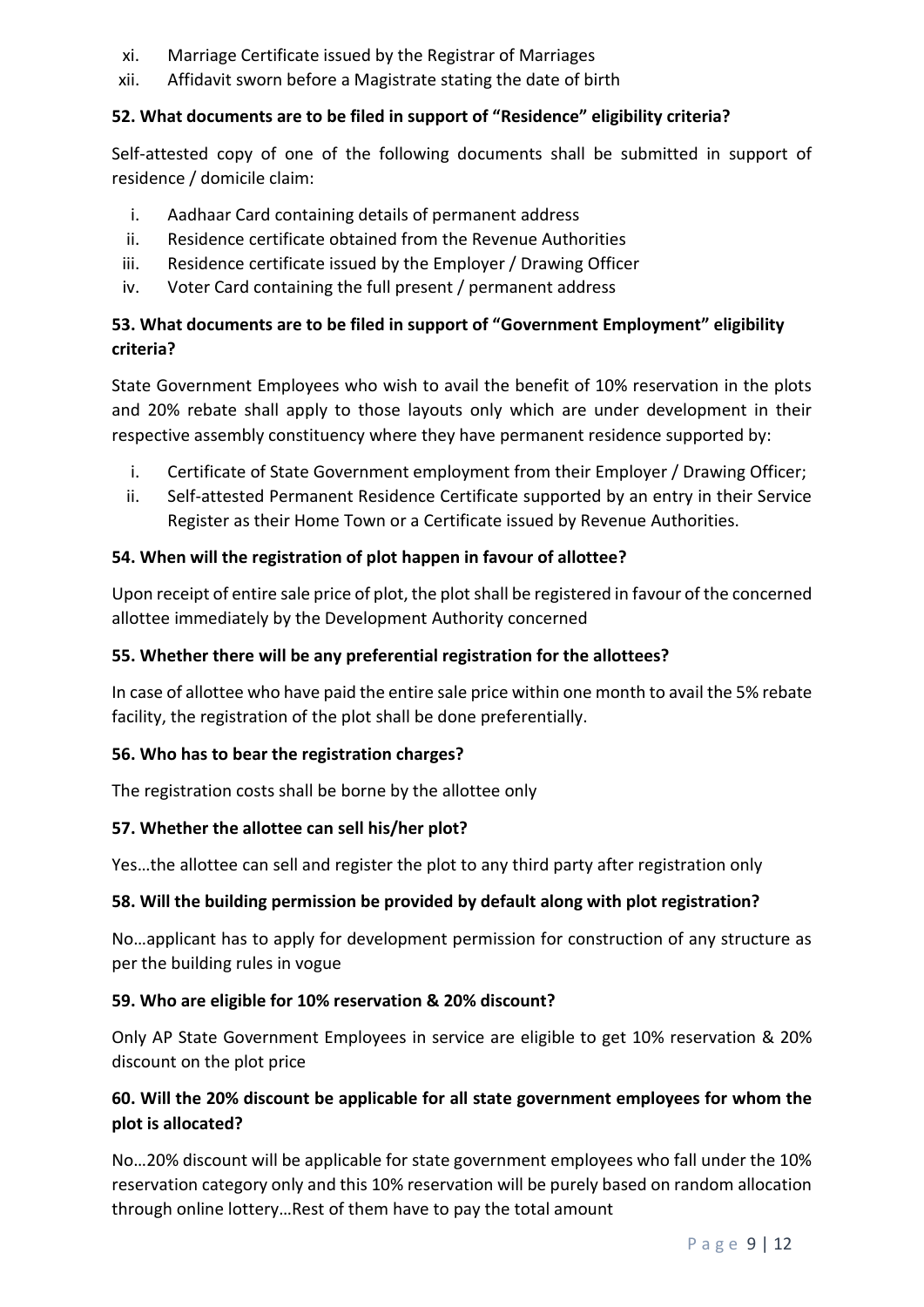# **61. When will be the 20% discount on plot price calculated for state government employees who fall under 10% reservation category?**

20% rebate to the allottees under the 10% reserved quota of Government Employees shall be provided at the rate of 10% each in the last two instalments

## **62. Will Central Government employees get 10% reservation & 20% rebate?**

No

### **63. Will retired employees get 10% reservation & 20% rebate?**

No

# **64. Will contract/outsourcing employees get 10% reservation & 20% rebate?**

No

# **65. If the applicant book and pay for duplicate plots (in different or same layouts, in different or same categories), will there be any chance of getting double plots (or) plot of applicant's choice?**

No, only 1 plot per family will be allocated through the random lottery based on the eligibility criteria and other details fed into application

Applicant can apply for any number of locations in the State at a time under general category. Within the particular location, the applicant can apply for one plot only within each of the available categories

The applicant may apply for more than one location but once an allotment is done for one location, his/her application for all other locations will be discarded

Applicant doesn't have the choice of selecting the single plot of his/her interest

# **66. There are other uneven plots and reserved plots mentioned in the approved Amaravati MIG layout that are not opted for booking. What are they intended for?**

The other uneven and reserved plots will be with APCRDA for future use

# **67. What is the tenure for completion of development of layout?**

The development shall be completed within 12 months from date of agreement

## **68. Whether banks will provide loans towards purchase of plot(s) @ Amaravati MIG Layouts?**

Yes, ICICI Bank, SBI Bank, Union Bank, Axis Bank, Bank of Baroda, Bank of India etc. have conveyed their willingness to provide loans to the applicants  $@$  ~80% of the total cost of the plot as of now.

Couple of other banks are also interested to provide loans to allottees and the details will be shared in due course of time.

# **69. What shall be the approximate % of interest levied by banks for the loans catered to applicants towards purchase of plots in MIG Layout?**

Approximately 6% to 7% based on the CIBIL score of the applicant, tenure of the loan, amount of the loan, factors of only plot purchase (or) plot + construction etc.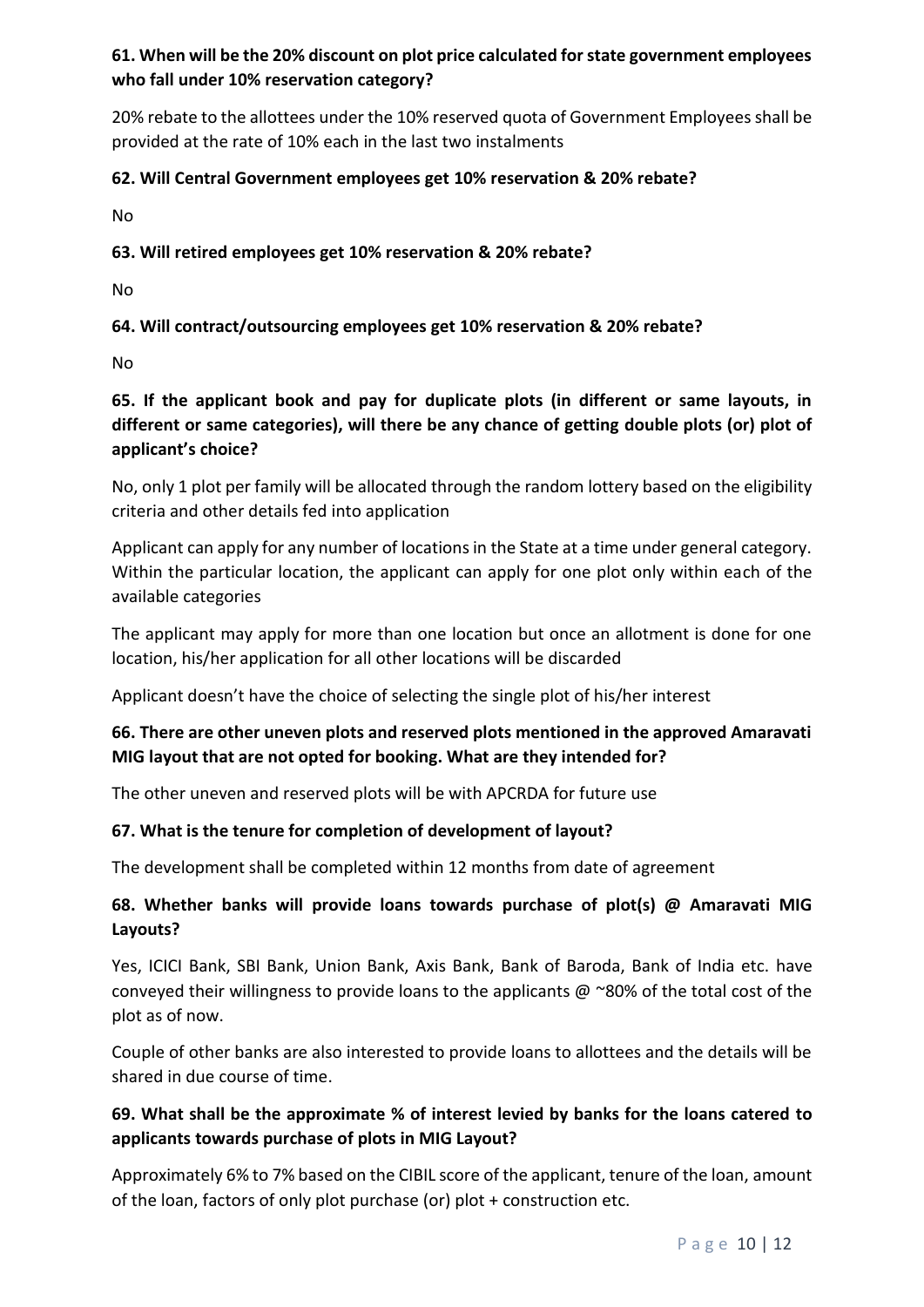#### **70. How the allottees can connect with bankers?**

APCRDA will provide facilitation counters @ APCRDA Head Office with all the banks that are interested in catering loans to the allottees etc.

# **71. How the funds received towards booking/development of the plots @ MIG Layouts shall be maintained?**

As per the RERA guidelines, the concerned Development Authorities shall open a separate Escrow Account in the name of respective MIG Layout and the funds obtained for the purpose of booking/development shall be used for the purpose for which it is intended for

# **72. Who shall be the EA (Executing Agency) for the development of infrastructure @ MIG Layouts?**

The Engineer in Chief, PH&MED shall be the EA (Executing Agency) for the development of infrastructure @ MIG Layouts and shall call for Expression of Interest(EOI) initially for shortlisting the developers/firms and also invite tenders/RFP for development of MIG layouts including bid evaluation and disposal and issue of necessary orders for positioning of the agency for development after getting necessary approval of the Government

## **73. Who shall prepare estimates for development/infrastructure work @ MIG Layouts?**

The Development Authorities shall send approved layouts to the Engineer in Chief, PH&MED i.e., EA (Executing Agency) for preparation of estimates for Developmental Works @ MIG Layouts.

# **74. Whether there will be any third party quality control agency to monitor and assess the quality of development @ MIG Layout?**

Yes, the Engineer in Chief, PH&MED i.e., EA (Executing Agency) shall appoint third party quality control agency to monitor and assess the quality of the projects.

### **75. Whether any mechanism present for implementation and monitoring of the project?**

Yes, the Executive Agency and the Development Authority concerned shall play an active role for monitoring the project implementation and shall submit periodical reports to the Government and the website developed by DTCP shall have Project Monitoring Modules for real time tracking of the physical and financial progress for each of the Projects

# **76. Whether any committee has been formed by government to steer and materialize the deliverables of MIG Layouts in a time bound manner?**

Yes, the government vide G.O.Ms.No: 76 (MA&UD), dated: 28-Jul-2021 have constituted a state level with below members to scrutinize the proposals sent by the concerned UDA's and give clearance for suitability, to submit the recommendations to the government for issue of necessary orders, fix the sale price of plots and to steer and materialize the deliverables of MIG Layouts in a time bound manner:

- Secretary to Government, MA&UD Chairman
- Special Officer MIG Project Vice Chairman
- Managing Director, APRSCL Member
- DTCP, AP Member Convener
- E-in-C (PH) Member
- Joint Collector, (RB & R) Concerned Member